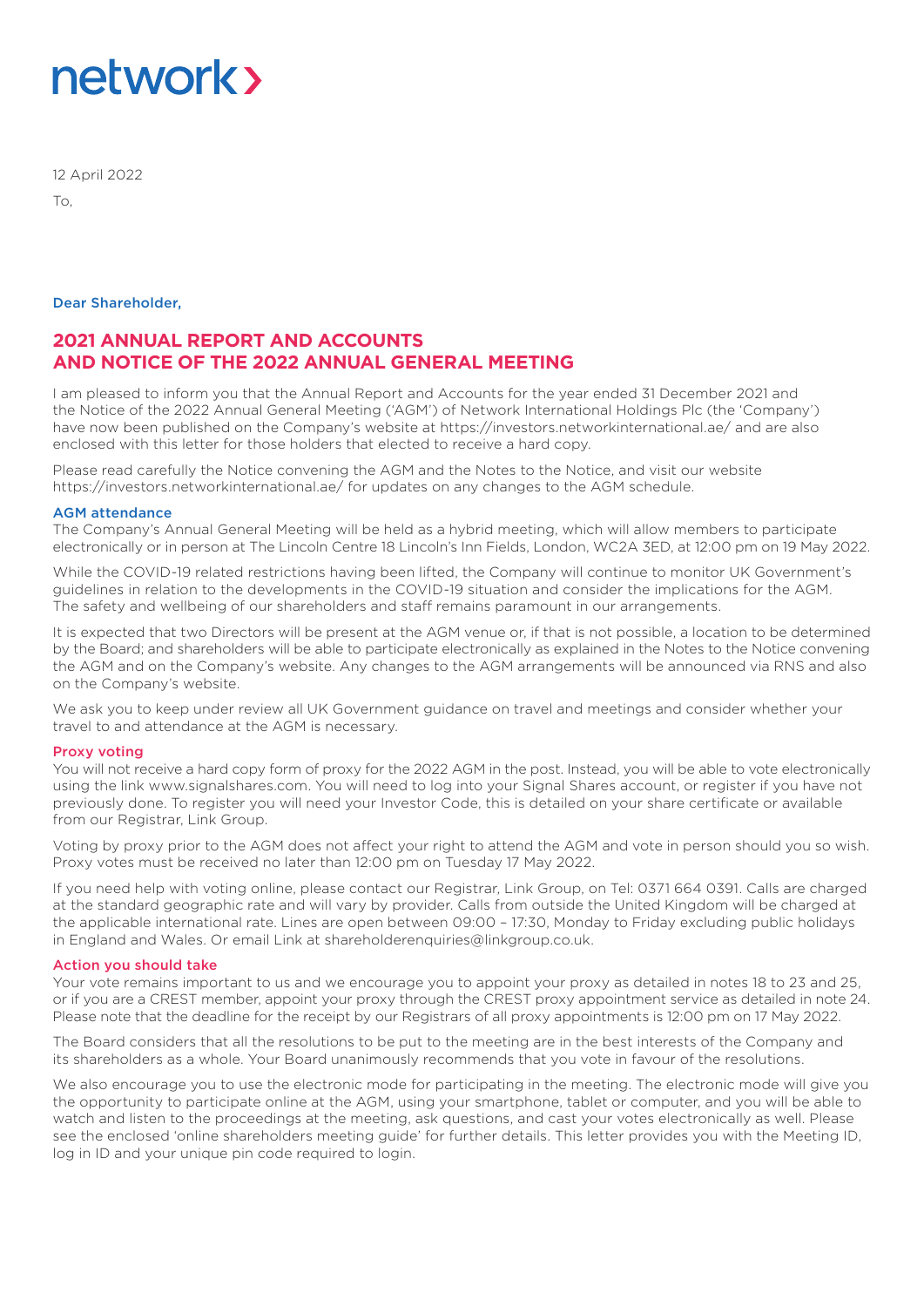#### Future Shareholder Communications

The majority of shareholders choose to receive Annual Reports and Notices of meetings electronically. This has a number of advantages for the Company and its shareholders. It increases the speed of communication, saves you time and reduces print and distribution costs and our impact on the environment.

Company law requires that the Company asks shareholders to consent to the receipt of communications electronically and via a website\*. Please note that if you consent to website publication you will continue to be notified in writing and through the release of an announcement on the London Stock Exchange each time the Company places a statutory communication on the website. Annual Reports and other documents which are required to be sent to shareholders ('shareholder information') are published on our website at https://investors.networkinternational.ae/. If you consent, the website will be the way in which you access all future shareholder information.

Please note that you still have the right to request hard copies of shareholder information at no charge.

- **›** If you would like to receive notifications by email, you can register your email address via the Share Portal www.signalshares.com or write to FREEPOST SAS (no stamp or further address detail is required. Please write in BLOCK CAPITALS).
- **›** If you would like to receive shareholder information by means of a website, there is nothing more you need to do. You will be notified by post when shareholder information has been placed on the website.
- **›** If you would like to receive shareholder information in hard copy form, you can register your request via the Share Portal www.signalshares.com or write to FREEPOST SAS (no stamp or further address detail is required. Please write in BLOCK CAPITALS).

Please note that if you hold your shares corporately or in a CREST account, you are not able to use the Share Portal to inform us of your preferred method of communication and should instead write to FREEPOST SAS (no stamp or further address detail is required. Please write in BLOCK CAPITALS).

If we do not receive a reply from you within 28 days of the date of dispatch of this letter, you will be deemed to have consented to website publication of shareholder information and you will not receive hard copies of shareholder information in the post.

Thank you for your continued support as a shareholder of Network International Holdings Plc.

Yours sincerely,

#### Jaishree Razzaq

Chief Risk Officer and Group Company Secretary Network International Holdings Plc

This letter has been sent to registered shareholders and to certain beneficial owners of shares who have been nominated by their registered holders of shares to enjoy information rights in accordance with section 146 of the Companies Act 2006 ("nominated persons"). Such nominated persons are advised that, in order to vote at the forthcoming Annual General Meeting, they must issue an instruction to the registered holder of their shares. The Company may only accept instructions from registered holders of its shares and it would therefore be unable to act upon any instructions received from nominated persons.

#### Online Shareholders' Meeting Guide 2022

#### Attending the AGM electronically

We will be conducting a hybrid AGM, giving you the opportunity to attend the AGM and participate online, rather than attend in person, using your smartphone, tablet or computer.

If you choose to participate online you will be able to watch and listen to a live broadcast of the meeting, ask the board questions and submit your votes in real time and you will need to follow the enclosed Network International Shareholder Meeting guide.

\* The Company reserves the right to send hard copy documents to shareholders where, for example, overseas securities laws do not permit electronic communication or in other circumstances where the Company considers that electronic delivery may not be appropriate.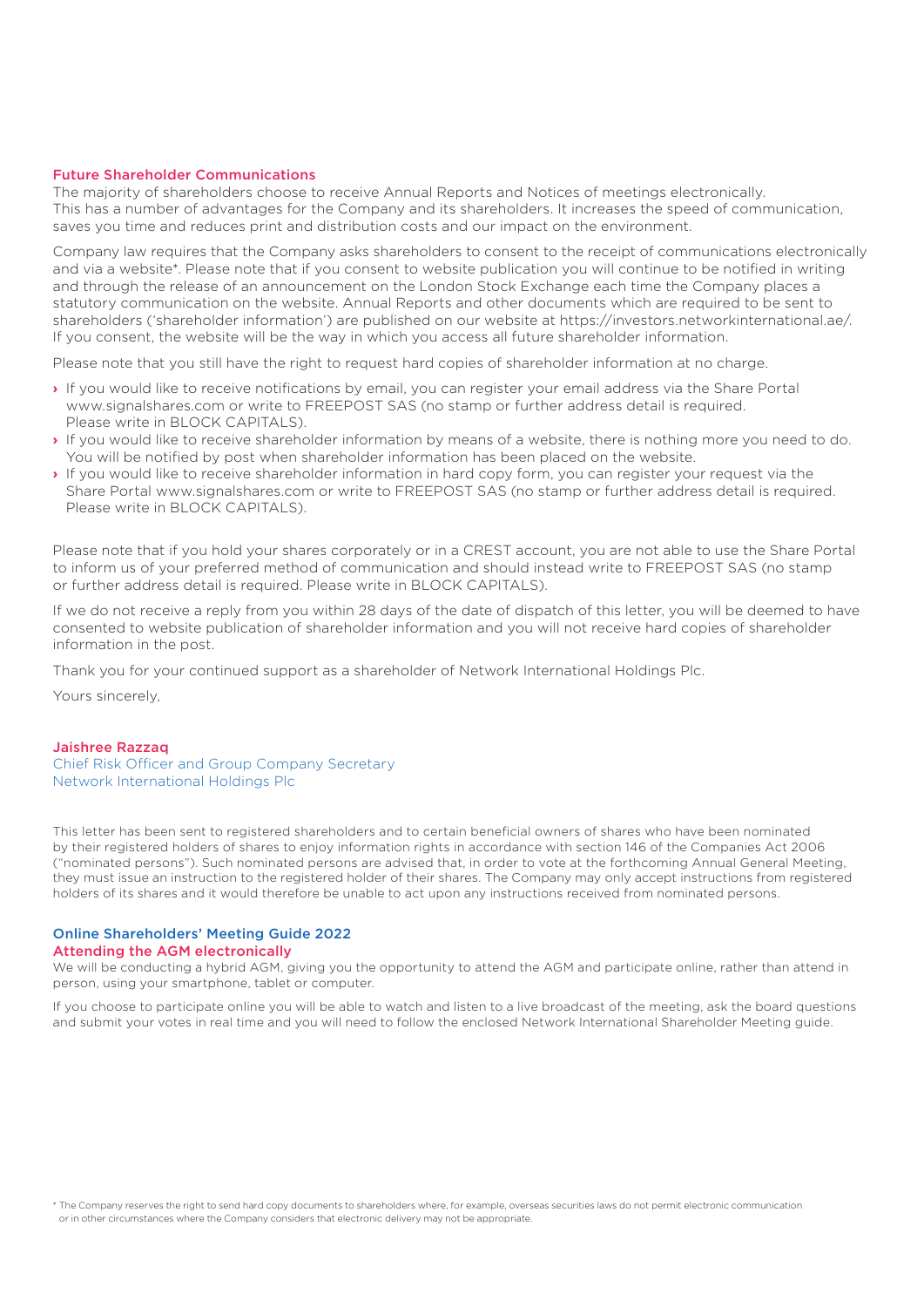## **Network International Shareholder Guide**

Meeting ID:148-694-313



#### Meeting Access

Shareholders can participate the meeting remotely, via: https://web.lumiagm.com/ 148-694-313 This can be accessed online using the latest version of Chrome, Firefox, Edge and Safari on your PC, laptop, tablet or smartphone. On accessing the meeting platform, you will be asked to enter your unique IVC and PIN.

Access to the Lumi platform will be available an hour prior to the start of the meeting.



#### Broadcast

Once logged in, and at the commencement of the meeting, you will be able to follow the proceedings on your device.



#### Voting

Once the Chair has formally opened voting, the list of resolutions will automatically appear on your screen. Select the option that corresponds with how you wish to vote.

Once you have selected your vote, the option will change colour and a confirmation message will appear to indicate your vote has been cast and received, there is no submit button.

To vote on all resolutions displayed select the "vote all" option at the top of the Screen.

To change your vote, reselect your choice. To cancel your vote, select the "cancel" button. You will be able to do whilst the poll remains open and before the Chair announces its closure.



#### Q&A

To ask a questions select the messaging icon from within the navigation bar and type your question at the top of the screen. To submit your question, click on the arrow icon to the right of the text box.

#### Requirements

An active internet connection is always required in order to allow you to cast your vote when the poll opens, submit questions and view the Broadcast. It is the user's responsibility to ensure you remain connected for the duration of the meeting.

As well as having the latest internet browser installed, users must ensure their device is up to date with the latest software release.

#### Duly appointed proxies and corporate representatives

If you wish to appoint a proxy other than the Chair of the meeting and for them to attend the virtual meeting on your behalf, please submit your proxy appointment in the usual way before contacting Link Group on +44 (0) 371 277 1020\* in order to obtain their IVC and PIN. It is suggested that you do this as soon as possible and at least 48 hours (excluding non-business days) before the meeting.

If your shares are held within a nominee and you wish to attend the electronic meeting, you will need to contact your nominee as soon as possible. Your nominee will need to present a corporate letter of representation to Link Group, our registrar, as soon as possible and at least 72 hours (excluding non-business days) before the meeting, in order that they can obtain for you your unique IVC and PIN to enable you to attend the electronic meeting.

\* Lines are open from 9.00 am to 5.30 pm Monday to Friday, calls are charged at the standard geographic rate and will vary by provider. Calls outside the UK will be charged at the applicable international rate.